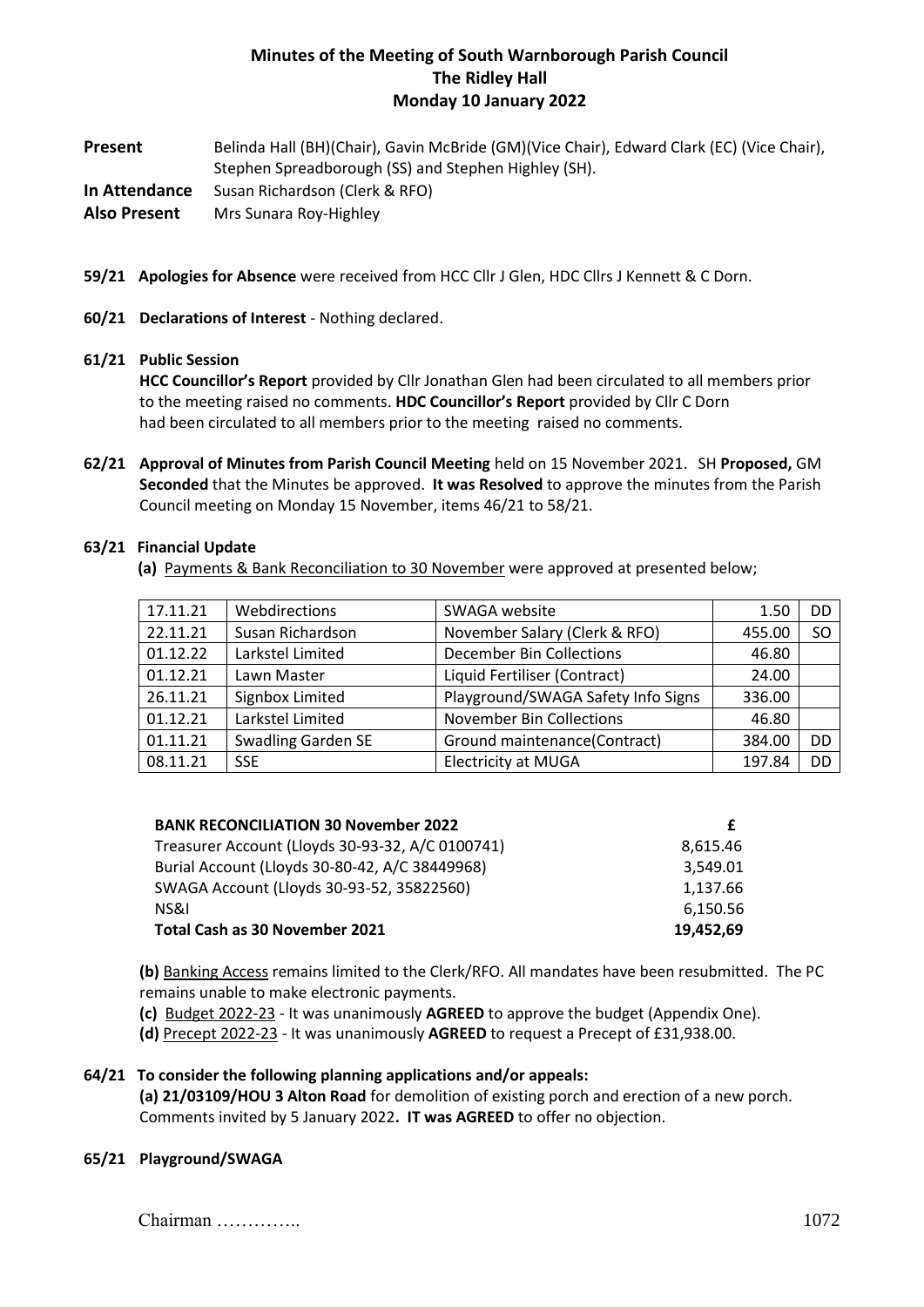Due to the number of staff isolating Eibe were unable to carry out the safety inspection on the  $17<sup>th</sup>$ December so has been reschedule to 12<sup>th</sup> January. Post Meeting Note: Report received 18<sup>th</sup> January and circulated to all members.

## **66/21 Highways Update**

**(a)** Lengthsman has been asked to (a) cut back trees currently blocking the highwire stations at the playground. (b) Weed and replenish the stones on the Lees Hill steps. (c) Fit the new Information signs at the SWAGA. A quotation to rebuild the lefthand wall to the SWAGA entrance remains outstanding. Post Meeting Note: Items (a), (b) and (c) have been completed.

**(b)** SID (Speed Indicator Device) - GM reported that the SID is working with no concerns.

**(c)** Village Gates Project Update - SH & GM visited the proposed three sites to align HCC's proposals (email of 12 November 2021) with PC preferences agreed at recent meetings. GM to circulate to members the final proposal for PC agreement enabling submission to HCC for final costings. When final costings are received the PC will contact the local company which has generously offered Community Benefit Funding towards the project.

The Clerk asked GM if. when pulling his final report together, he could confirm if any further SID poles were needed within the parish. HCC have offered to install within the same project.

**(d)** Bus Shelter Project Update - Further clarity to be sought from HCC and HDC Tree Officer.

## **67/21 Any Other Business (Information Only)**

**(a)** NDP (Neighbourhood Development Plan) - SH has been in communication with Daniel Hawes, Planning Policy & Economic Development Manager at HDC who has suggested liaising with his colleague, Jenny Wood, HDC's Principal Planning Policy Officer. The reason behind the communication is to gather information and understanding on how one progresses an NDP. **Post Meeting Note:**  A virtual meeting has been arranged with Jenny Wood for 27 January @ 10.00 a.m. SH has requested one of his colleagues join him on the call.

**(b)** Community Benefit Fund - The Clerk and SH will engage with DLP Planning Limited to understand whether any Community Funding opportunities might exist for South Warnborough following the approval of the Chosley Farm solar farm application.

**(c)** Defibrillator - The defibrillator remains obscured from sight by advertising boards.

**(d)** Platinum Jubilee - Various groups within the Parish are keen to support a village wide Platinum Jubilee Event. Discussion took place on what that event might look like. The first step would be to form a Platinum Jubilee Event Committee. The PC have, in their 2022-23 budget allowed for S137 monies to be allocated where appropriate. BH offered to contact other interested groups suggesting committee formation enabling plans to be developed and progressed.

**(e)** Veolia ES Hampshire - Alton Environmental Permit Variation Application EPR/V3290ER/V004 HCC's comments: *"we have decided that the application has provided sufficient information for us to determine that the facility will not cause harm to the environment or people's health and are 'minded to' issue the permit variation. We are not holding a second consultation from 7 January to 18 February. This is an opportunity for you to examine and make comments on our draft decision document and on the conditions, we are 'minded to' include in the draft permit. We will consider these comments to ensure that we consider all relevant issues raised before making our final decision'.*

SH agreed to review the application before circulating a summation to all members to aid a decision on whether additional comment(s) need to be made on behalf of the PC. **Post Meting Note:** SH circulated a comprehensive summation to all members inviting their feedback on 17 January.

#### **68/21 To confirm date and location of next meeting**

The next meeting will be held on Monday, 14 March @ 7.30 p.m. in Ridley's Hall.